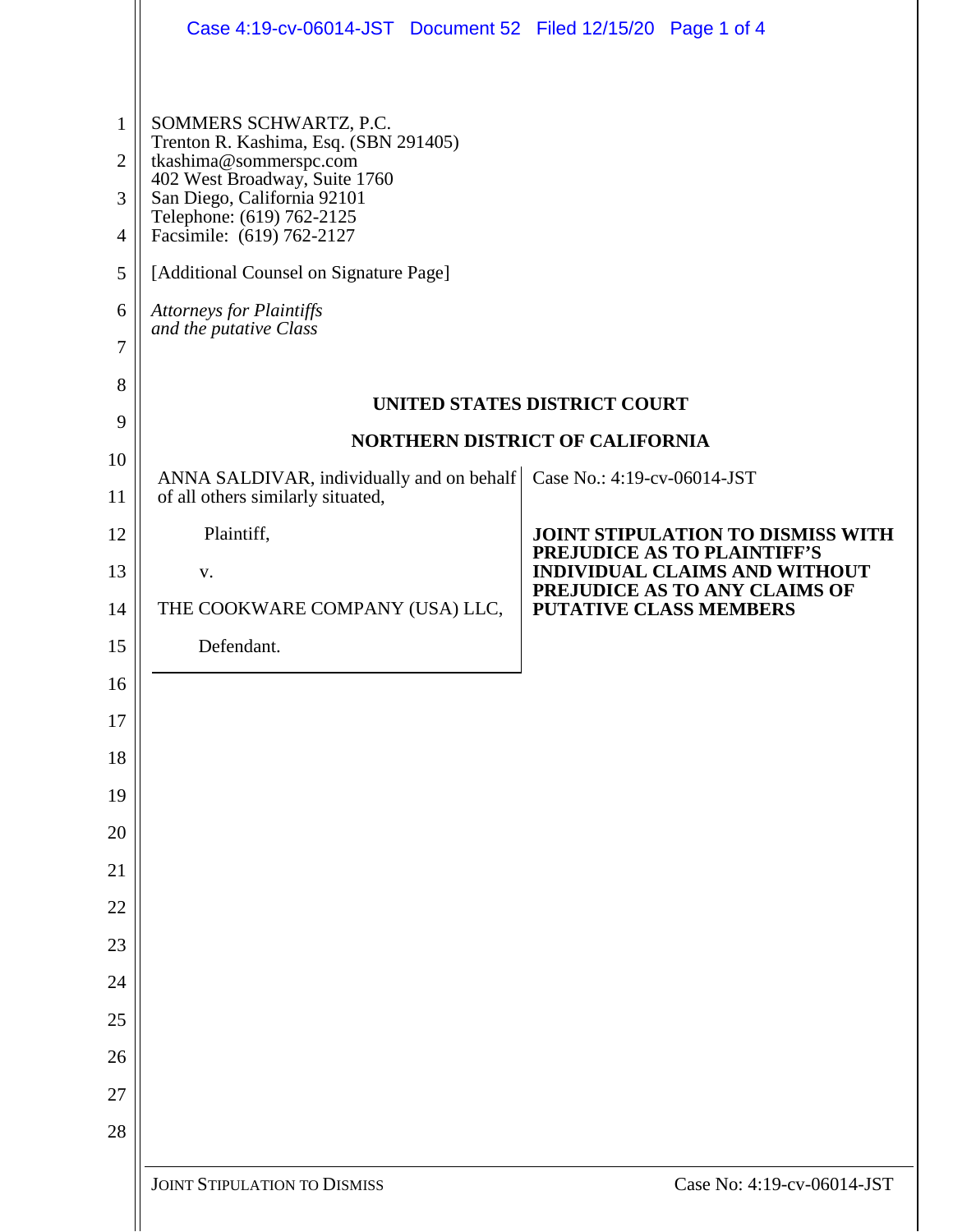## **TO THE CLERK OF THE COURT AND ALL COUNSEL OF RECORD**:

**PLEASE TAKE NOTICE** that Plaintiff ANNA SALDIVAR and Defendant THE COOKWARE COMPANY (USA) LLC, pursuant to Federal Rule of Civil Procedure  $41(a)(1)(A)(ii)$ and Civil Local Rule 7-12, by and through undersigned counsel, hereby jointly move the Court to dismiss the above-entitled action against Defendant, with prejudice as to Plaintiff's individual claims, but without prejudicing any claims of absent putative class members.

**WHEREAS**, the parties have engaged in informal discovery regarding the size of the putative class, the number of Defendant's GreenPan Products distributed in California, retailers at which the GreenPan Products were sold during the class period, and the labels of the GreenPan Products;

**WHEREAS**, Defendant has noticed their intention to move for summary judgment on the grounds that Plaintiff lacks standing and fails to state a claim upon which relief may be granted;

**WHEREAS**, arm's-length settlement negotiations have taken place between the parties' counsel, and an individual settlement has been reached as a result of those negotiations;

**WHEREAS**, Defendant denies liability for the claims asserted and has asserted several defenses to Plaintiff's claims, but nevertheless has decided to enter into a settlement in order to avoid further expense, inconvenience, and the distraction of burdensome and protracted litigation and to obtain the releases, orders and judgment contemplated by the settlement, and to put to rest with finality all claims that Plaintiff's have or could have asserted against Defendant; and

 **WHEREAS**, a class has not been certified in this action; thus, this voluntary dismissal does not implicate the requirements of Rule 23(e). FED. R. CIV. P. 23(e) ("The claims, issues, or defenses of a certified class may be settled, voluntarily dismissed, or compromised only with the court's approval."); Committee Notes on Rule 23 – 2003 Amendment ("The new rule requires approval only if the claims, issues, or defenses of a certified class are resolved by a settlement, voluntary dismissal, or compromise.")

**NOW THEREFORE**, pursuant to Federal Rule of Civil Procedure 41(a)(1)(A)(ii) and Local Rule 7-12, the parties stipulate and jointly move the Court for entry of an order dismissing the aboveentitled action against Defendant with prejudice as to Plaintiff's individual claims, but without

1

1

2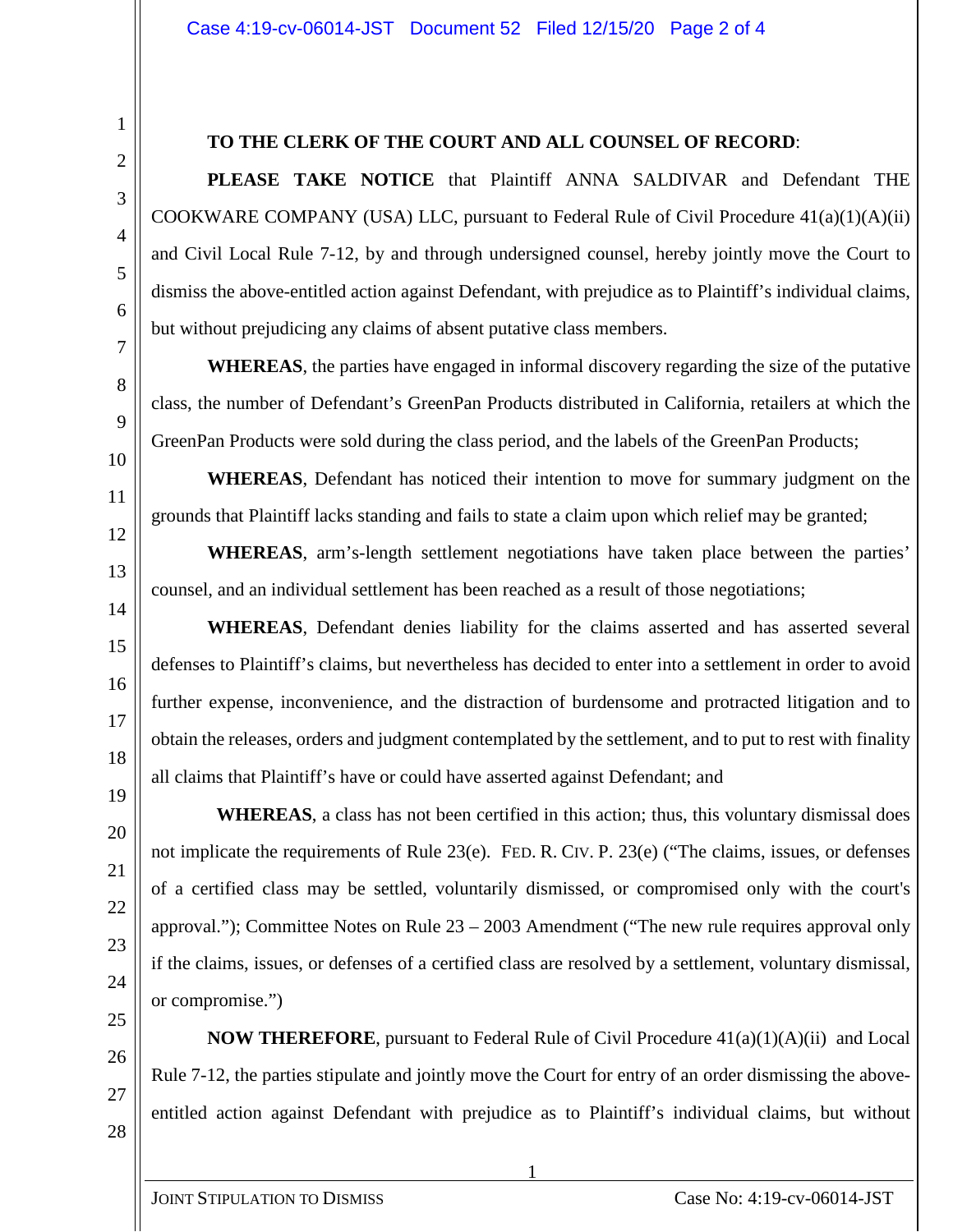| $\mathbf{1}$   |                                     | prejudice as to the claims of any putative class member, with both parties to bear their own fees and |  |
|----------------|-------------------------------------|-------------------------------------------------------------------------------------------------------|--|
| $\overline{2}$ | costs of suit.                      |                                                                                                       |  |
| 3              | Dated: December 14, 2020            | SOMMERS SCHWARTZ, P.C.                                                                                |  |
| 4              |                                     |                                                                                                       |  |
| 5              |                                     | By: /s/ Trenton R. Kashima                                                                            |  |
|                |                                     | Trenton R. Kashima (State Bar #277924)<br>402 West Broadway, Suite 1760                               |  |
| 6              |                                     | San Diego, CA 92101                                                                                   |  |
| 7              |                                     | Telephone: (619) 762-2125<br>Facsimile: (619) 762-2127                                                |  |
| 8              |                                     | tkashima@sommerspc.com                                                                                |  |
| 9              |                                     | Timothy Becker, Admitted Pro Hac Vice                                                                 |  |
| 10             |                                     | Jennell K. Shannon, Admitted Pro Hac Vice                                                             |  |
| 11             |                                     | <b>JOHNSON BECKER PLLC</b><br>444 Cedar Street, Suite 1800                                            |  |
|                |                                     | St. Paul, MN 55101                                                                                    |  |
| 12             |                                     | $(612)$ 436-1804 (phone)                                                                              |  |
| 13             |                                     | $(612)$ 436-4801 (fax)                                                                                |  |
| 14             |                                     | tbecker@johnsonbecker.com<br>jshannon@johnsonbecker.com                                               |  |
| 15             |                                     | <b>Attorneys for Plaintiff</b>                                                                        |  |
| 16             |                                     | MINTZ LEVIN COHN FERRIS GLOVSKY AND                                                                   |  |
| 17             |                                     | POPEO P.C.                                                                                            |  |
| 18             |                                     | By: /s/ Kathryn Lafferty Ignash                                                                       |  |
| 19             |                                     | Joshua Briones (SBN 205293)                                                                           |  |
| 20             |                                     | jbriones@mintz.com<br>E. Crystal Lopez (SBN 296297)                                                   |  |
|                |                                     | eclopez@mintz.com                                                                                     |  |
| 21             |                                     | Kathryn Lafferty Ignash (SBN 299694)                                                                  |  |
| 22             |                                     | klignash@mintz.com                                                                                    |  |
| 23             |                                     | 2029 Century Park East, Suite 3100<br>Los Angeles, California 90067                                   |  |
| 24             |                                     | Telephone:<br>$(310) 586 - 3200$                                                                      |  |
| 25             |                                     | Facsimile:<br>$(310) 586 - 3202$                                                                      |  |
|                |                                     | <b>Attorneys for Defendant</b>                                                                        |  |
| 26             |                                     | The Cookware Company (USA) LLC                                                                        |  |
| 27             |                                     |                                                                                                       |  |
| 28             |                                     |                                                                                                       |  |
|                | $\mathfrak{D}$                      |                                                                                                       |  |
|                | <b>JOINT STIPULATION TO DISMISS</b> | Case No: 4:19-cv-06014-JST                                                                            |  |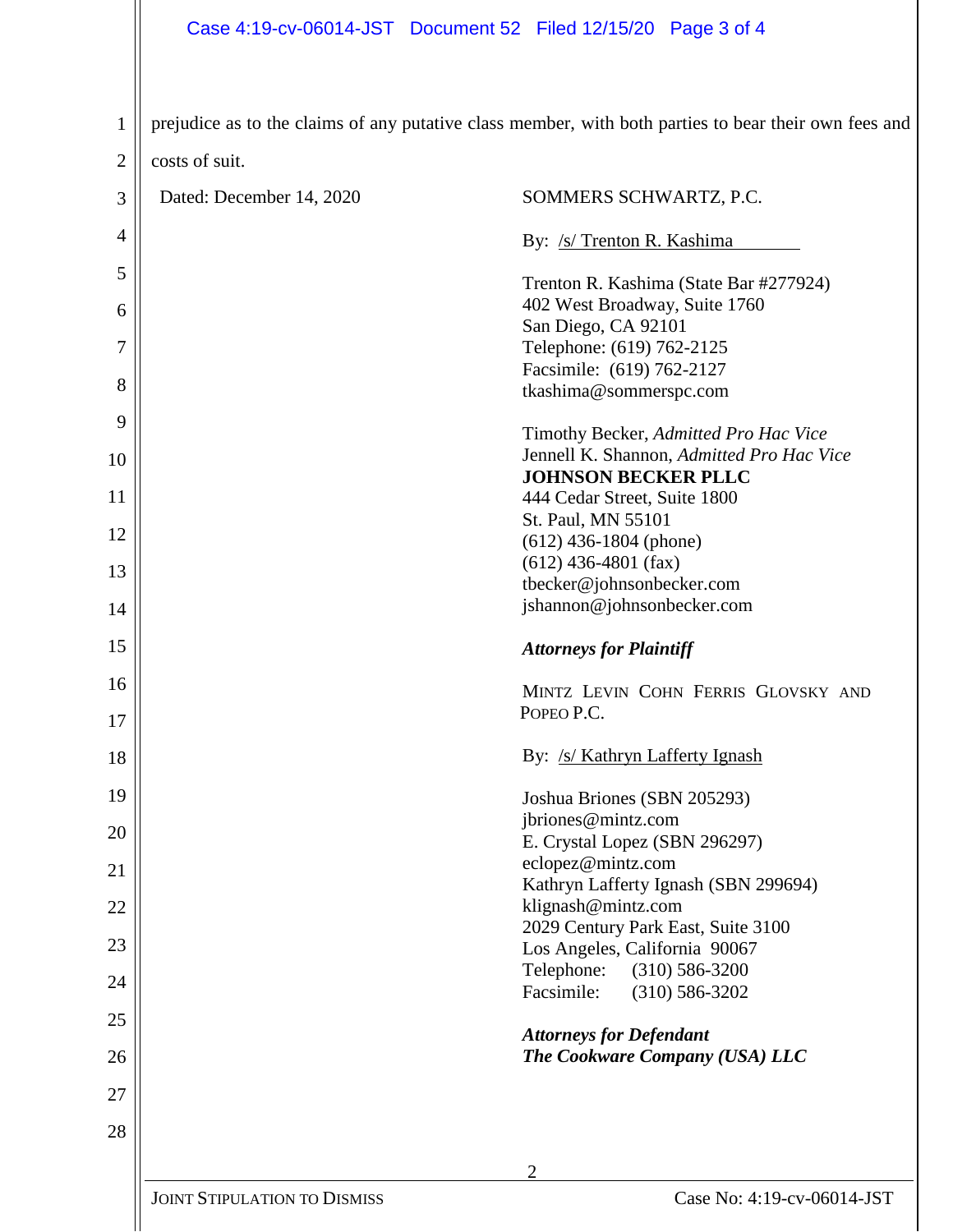| $\mathbf{1}$   | <b>SIGNATURE CERTIFICATION</b>                                                               |                                                                                                    |  |  |
|----------------|----------------------------------------------------------------------------------------------|----------------------------------------------------------------------------------------------------|--|--|
| $\mathbf{2}$   | I hereby certify that the content of this document is acceptable to Kathryn Lafferty Ignash, |                                                                                                    |  |  |
| 3              |                                                                                              | counsel for Defendant, and that I have obtained Ms. Ignash's authorization to affix her electronic |  |  |
| $\overline{4}$ | signature to this document.                                                                  |                                                                                                    |  |  |
| 5              | Dated: December 14, 2020                                                                     | SOMMERS SCHWARTZ, P.C.                                                                             |  |  |
| 6              |                                                                                              | By: /s/ Trenton R. Kashima                                                                         |  |  |
| 7              |                                                                                              | Trenton R. Kashima (State Bar #277924)                                                             |  |  |
| 8<br>9         |                                                                                              | 402 West Broadway, Suite 1760<br>San Diego, CA 92101<br>Telephone: (619) 762-2125                  |  |  |
| 10             |                                                                                              | Facsimile: (619) 762-2127<br>tkashima@sommerspc.com                                                |  |  |
| 11             |                                                                                              |                                                                                                    |  |  |
| 12             |                                                                                              |                                                                                                    |  |  |
| 13             |                                                                                              |                                                                                                    |  |  |
| 14             |                                                                                              |                                                                                                    |  |  |
| 15             |                                                                                              |                                                                                                    |  |  |
| 16             |                                                                                              |                                                                                                    |  |  |
| 17             |                                                                                              |                                                                                                    |  |  |
| 18             |                                                                                              |                                                                                                    |  |  |
| 19             |                                                                                              |                                                                                                    |  |  |
| 20             |                                                                                              |                                                                                                    |  |  |
| 21             |                                                                                              |                                                                                                    |  |  |
| 22             |                                                                                              |                                                                                                    |  |  |
| 23             |                                                                                              |                                                                                                    |  |  |
| 24             |                                                                                              |                                                                                                    |  |  |
| 25             |                                                                                              |                                                                                                    |  |  |
| 26             |                                                                                              |                                                                                                    |  |  |
| 27             |                                                                                              |                                                                                                    |  |  |
| 28             |                                                                                              |                                                                                                    |  |  |
|                |                                                                                              | 3                                                                                                  |  |  |
|                | <b>JOINT STIPULATION TO DISMISS</b>                                                          | Case No: 4:19-cv-06014-JST                                                                         |  |  |
|                |                                                                                              |                                                                                                    |  |  |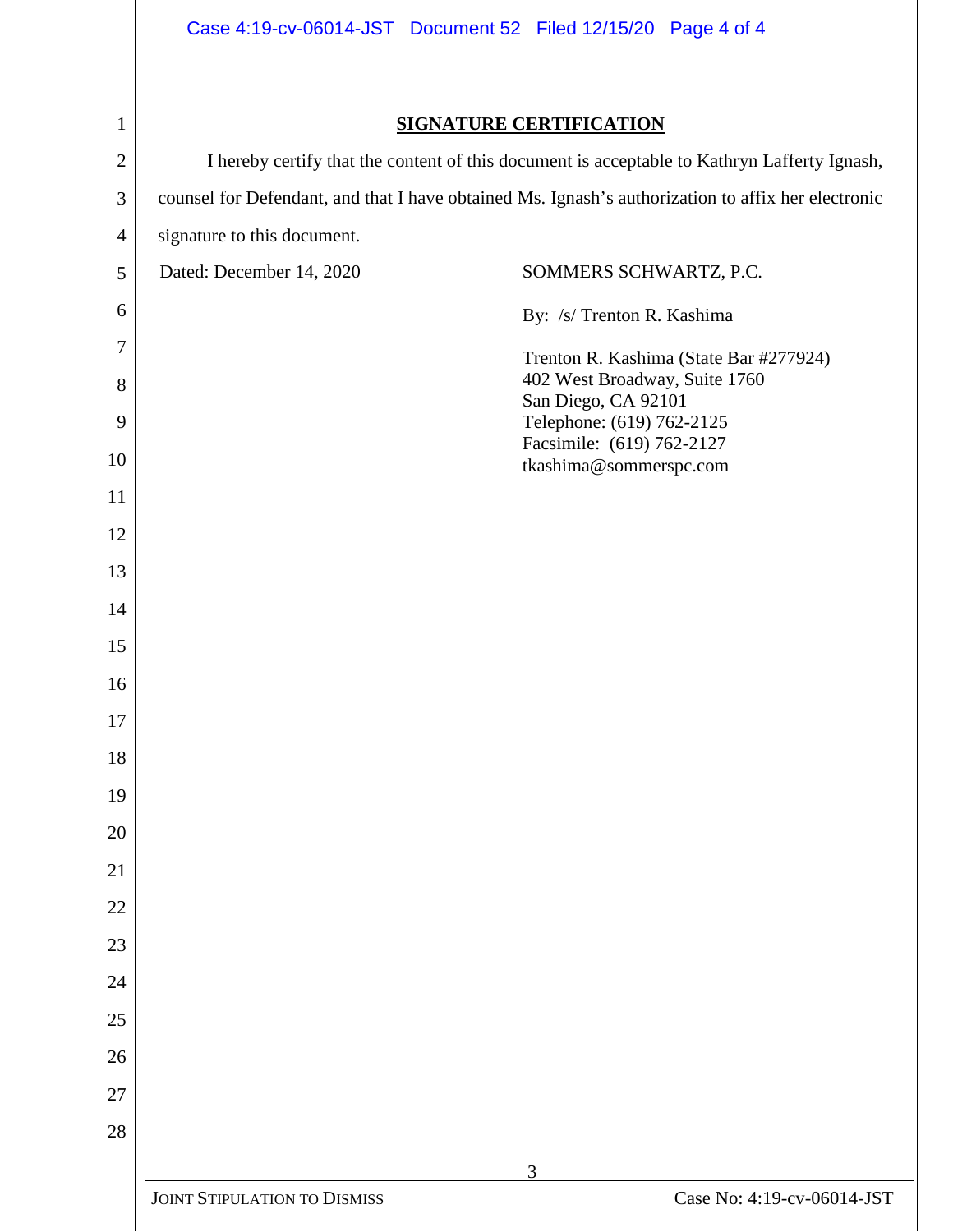|                                                           | Case 4:19-cv-06014-JST Document 52-1 Filed 12/15/20 Page 1 of 2                                                 |  |                                                                                                                                                                                                  |  |
|-----------------------------------------------------------|-----------------------------------------------------------------------------------------------------------------|--|--------------------------------------------------------------------------------------------------------------------------------------------------------------------------------------------------|--|
| 1<br>$\overline{2}$<br>3<br>$\overline{4}$<br>5<br>6<br>7 |                                                                                                                 |  |                                                                                                                                                                                                  |  |
| 8<br>9                                                    | UNITED STATES DISTRICT COURT<br>NORTHERN DISTRICT OF CALIFORNIA                                                 |  |                                                                                                                                                                                                  |  |
| 10                                                        | ANNA SALDIVAR, individually and on behalf   Case No.: 4:19-cv-06014-JST                                         |  |                                                                                                                                                                                                  |  |
| 11<br>12<br>13<br>14<br>15<br>16<br>17<br>18              | of all others similarly situated,<br>Plaintiff,<br>${\bf V}$ .<br>THE COOKWARE COMPANY (USA) LLC,<br>Defendant. |  | [PROPOSED] ORDER GRANTING JOINT<br>STIPULATION TO DISMISS WITH<br>PREJUDICE AS TO PLAINTIFF'S<br>INDIVIDUAL CLAIMS AND WITHOUT<br>PREJUDICE AS TO ANY CLAIMS OF<br><b>PUTATIVE CLASS MEMBERS</b> |  |
| 19<br>20                                                  |                                                                                                                 |  |                                                                                                                                                                                                  |  |
| 21                                                        |                                                                                                                 |  |                                                                                                                                                                                                  |  |
| 22                                                        |                                                                                                                 |  |                                                                                                                                                                                                  |  |
| 23                                                        |                                                                                                                 |  |                                                                                                                                                                                                  |  |
| 24<br>$25\,$                                              |                                                                                                                 |  |                                                                                                                                                                                                  |  |
| 26                                                        |                                                                                                                 |  |                                                                                                                                                                                                  |  |
| $27\,$                                                    |                                                                                                                 |  |                                                                                                                                                                                                  |  |
| 28                                                        |                                                                                                                 |  |                                                                                                                                                                                                  |  |
|                                                           |                                                                                                                 |  | Case No: 4:19-cv-06014-JST                                                                                                                                                                       |  |